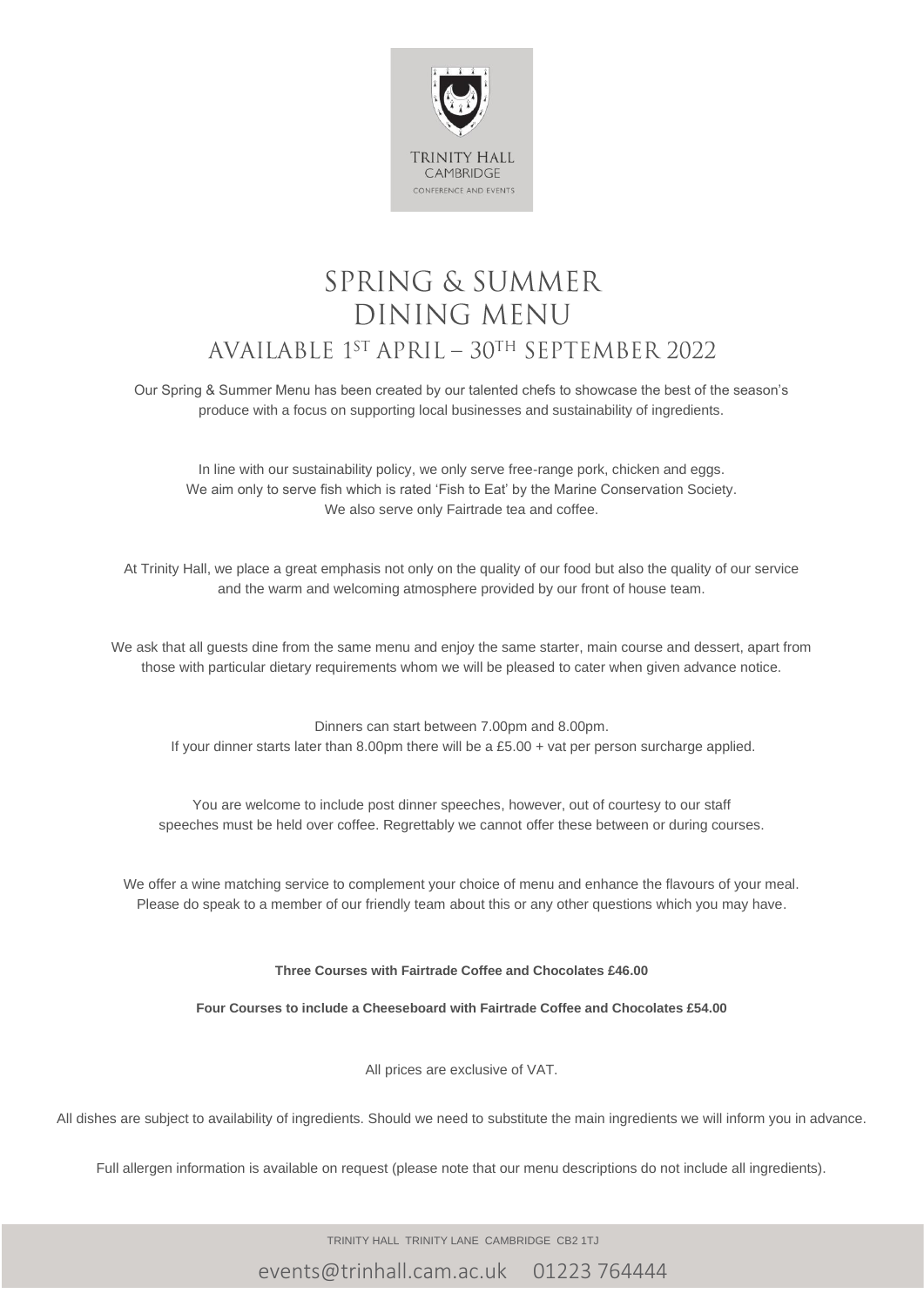

## PRE-DINNER

Gourmet Canapés £8.50 (4 Canapés per guest) Smoked Salmon & Caviar Blini £2.70 Gruyère, Parmesan and Rosemary Twists £1.50 Vegan Mozzarella and Cracked Black Pepper Twists\* £1.50 Marinated Olives\* £1.50 Homemade Root Vegetable Crisps\* £1.50 Kettle Chips £1.20

## **AMUSE BOUCHE**

 $\overline{\phantom{a}}$ 

*Supplement of £2.85:* Pea & Wild Garlic Soup with Goat's Curd Foam \* Spiced Devon Crab Cake with Dill, Pickled Ginger Mayonnaise and Summer Vegetable Slaw Courgette & Mango Pakora with Tamarind Gel and Yoghurt Foam\* Slow-Cooked Pork Shoulder Croquette with Caramelised Apple Purée and Chipotle Mayonnaise

## SORBETS

 $\rightarrow$ 

*Supplement of £2.85:* Prosecco & Pink Grapefruit Gin & Tonic Blood Orange Lime & Ginger

\* These items are suitable, or can be adapted, for those following a Vegan diet

TRINITY HALL TRINITY LANE CAMBRIDGE CB2 1TJ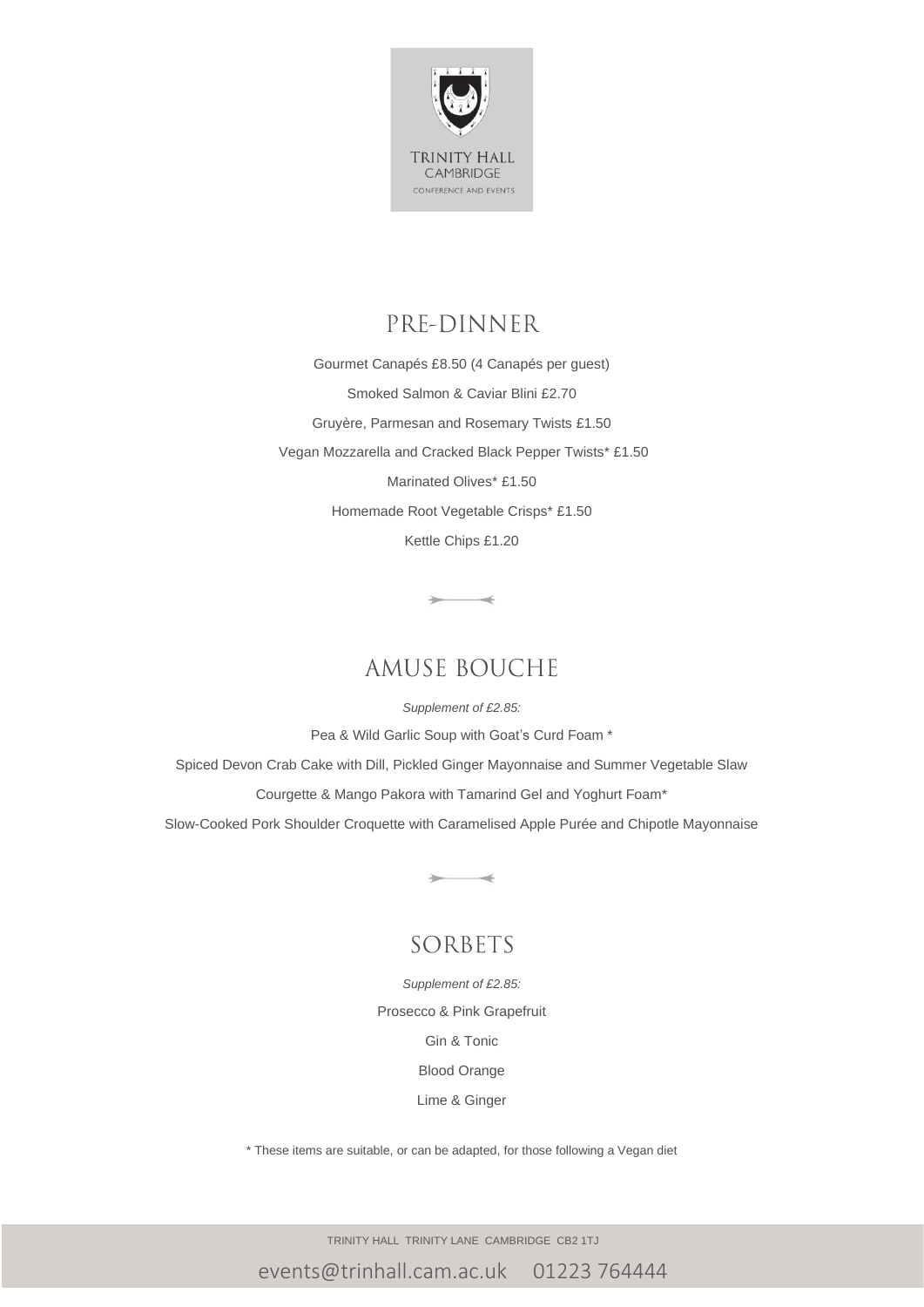

## **STARTERS**

### **VEGETARIAN AND VEGAN**

Garden Pea & Mint Tart with Parmesan Foam and Parmesan Crisp Sweetcorn Parfait with Toasted Corn, Kimchi and Gochujang Gel\* Beetroot Gnocchi with Blue Cheese & Almond Velouté and Parsley Crumb Heritage Tomato Salad with Goat's Cheese Mousse, Black Olive Crumb and Pesto Gel Jackfruit Bhajis with Mango Salsa, Pickled Cucumber, Spiced Mango Gel and Yoghurt Dressing\* English Asparagus with Caper Butter, Hazelnut Crumb, Shaved Parmesan and Poached Quail's Egg *(Available between the start of May and end of June)*

#### **FISH**

Pan-Seared Scallops with Romesco Sauce, Heritage Tomato Salad, Basil Leaves and Toasted Pine Nuts Smoked Haddock Croquettes with Roasted Red Pepper Purée, Red Onion Marmalade, Black Garlic Aioli and Parsley Oil Smoked Salmon with Pickled Cucumbers, Baby Beetroot, Apple Gel and Caviar Pan-Seared Scallops Fennel Emulsion, Fregola Salad and Chorizo Oil

Smoked Trout Mousse with Fennel Slaw, Buttermilk Foam, Horseradish Dust and Watercress Salad Poached Salmon & Black Olive Roulade with Summer Vegetable Salad, Tapioca Cracker and Wasabi

#### MEAT

Mozzarella & 'Nduja Arancini with Saffron Mayonnaise, Heirloom Tomato Salsa and Rocket Oil Compressed Melon and Cucumber Salad with Air-Dried Ham and Basil Leaves Caesar-Dressed Smoked Chicken Tian with Quail's Egg, Baby Gem Lettuce, Garlic Croutons and Bacon Dust Smoked Duck Breast with Beetroot Relish, Apple Remoulade and Orange Gel Crispy Ham Hock Fritter with Minted Pea Purée, Pea Salad and Pickled Red Onion

\* These items are suitable, or can be adapted, for those following a Vegan diet

TRINITY HALL TRINITY LANE CAMBRIDGE CB2 1TJ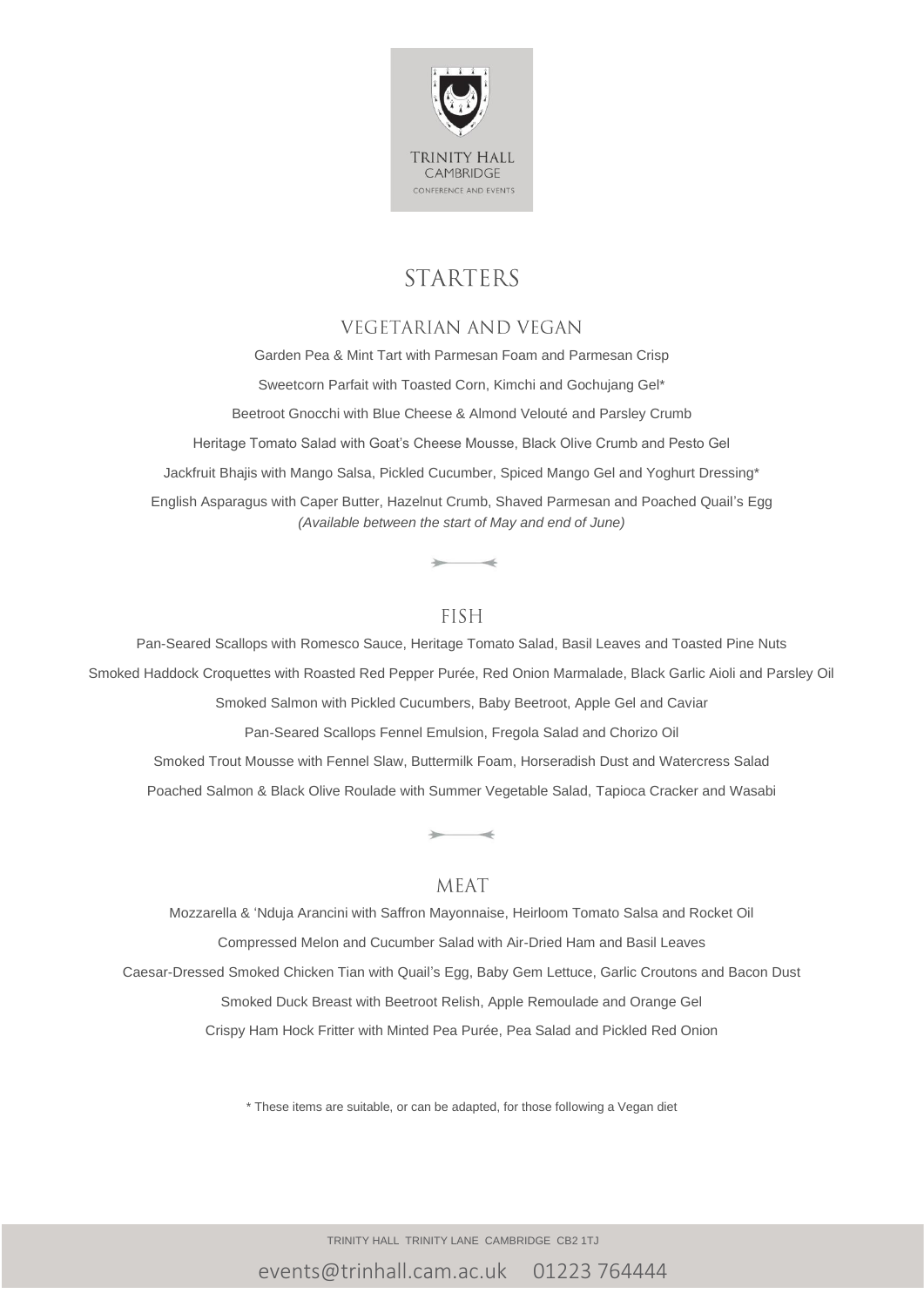

## **MAIN COURSES**

### **VEGETARIAN AND VEGAN**

Cauliflower Steak with Roasted Cauliflower Purée, Rainbow Vegetable Dauphinoise, Vine Tomatoes, Rocket and Lemon & Caper Dressing\*

Goat's Cheese and Roasted Red Pepper Tortellini with Feta and Pumpkin Seed Crumble, Tomato, Basil & Olive Salsa and Hazelnut & Rocket Pesto

Caramelised Red Onion Tarte Tatin with Crushed Potato, Shaved Fennel, Sprouting Broccoli, Vine Tomatoes and Basil Oil\*

> Fresh Herb Gnocchi with Artichoke Purée, Charred & Powdered Leeks, Broad Beans and Sundried Tomato Pesto\*

Pine Nut-Crusted Spinach & Quinoa Croquette with Baba Ghanoush, Roasted Summer Baby Vegetables and Basil Dressing

Summer Pea Risotto with Broad Beans, Spiced Cauliflower Fritter, Pomegranate and Confit Lemon Dressing

#### **FISH**

Blackened Fillet of Salmon with Spinach Risotto, Crispy Salt & Vinegar Onions and Tomato & Chilli Salsa

Pan-Fried Fillet of Sea Bass with Crispy Crab Cake, Shaved Fennel, Samphire, Langoustine Bisque and Rocket Oil

Roasted Fillet of Cod with Chorizo & White Bean Cassoulet, Roasted Leeks, Burnt Leek Ash, Chive & Caviar Butter Sauce

Pan-Seared Fillet of Bream with Bubble & Squeak Potato Cake, Charred Sprouting Broccoli, Smoked Aubergine Purée, Tomato, Chilli & Caper Salsa

*Supplement of £7.50:*

Pesto Filled Hake Kiev with Citrus Beurre Blanc, Crushed Pink Fir Potatoes, Chargrilled Courgettes, Breakfast Radish and Watercress Salad

TRINITY HALL TRINITY LANE CAMBRIDGE CB2 1TJ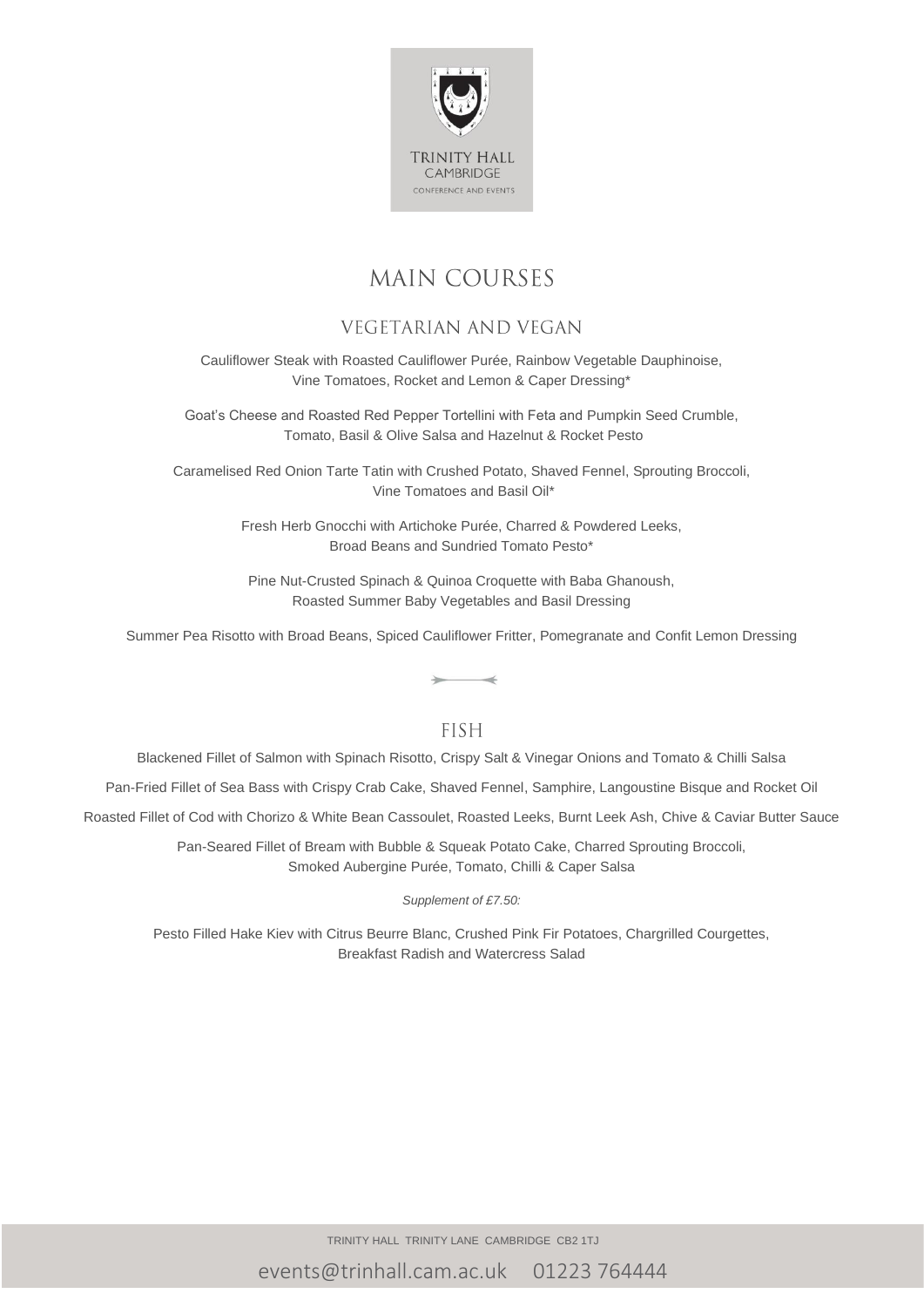

# **MAIN COURSES**

### MEAT

English Lamb Rump with Pea & Rocket Risotto, Vine Tomatoes, Fresh Rocket and Sauce Vierge

Pancetta-Stuffed Ballotine of Guinea Fowl with Crispy Skin, Chive-Crusted Roscoff Onions, Mustard Greens, Potato Purée and Herb Jus

Spiced Duck Breast with Duck Leg Spring Roll, Soy-Braised Bok Choy, Carrot & Ginger Purée and Orange Glazed Carrots

Butter-Poached Chicken Roulade with Honey & Pine Nut-Crusted Potato Terrine, Creamed Cauliflower, Sautéed Seasonal Greens and Tarragon Jus

Marinated Fillet of Suffolk Pork with Sweet Potato Fondant, Charred Corn, Sweetcorn Purée, Prosciutto Crisp and Chimichurri Dressing

Lemon & Thyme Stuffed Breast of Guinea Fowl with Pancetta & Potato Terrine, Crushed Garden Peas, Sautéed Greens, Baby Onion and Herb Jus

Lovage-Crusted Lamb Rump with Thyme-Baked Anna Potatoes, Spinach & Parmesan Purée, Sautéed Spinach, Baby Carrots and Black Garlic Gel

*Supplement of £7.50:*

Steak Diane with Anna Potato Chips, Chargrilled King Oyster Mushroom, Summer Greens and Real Ale Crispy Onions

\* These items are suitable, or can be adapted, for those following a Vegan diet

TRINITY HALL TRINITY LANE CAMBRIDGE CB2 1TJ